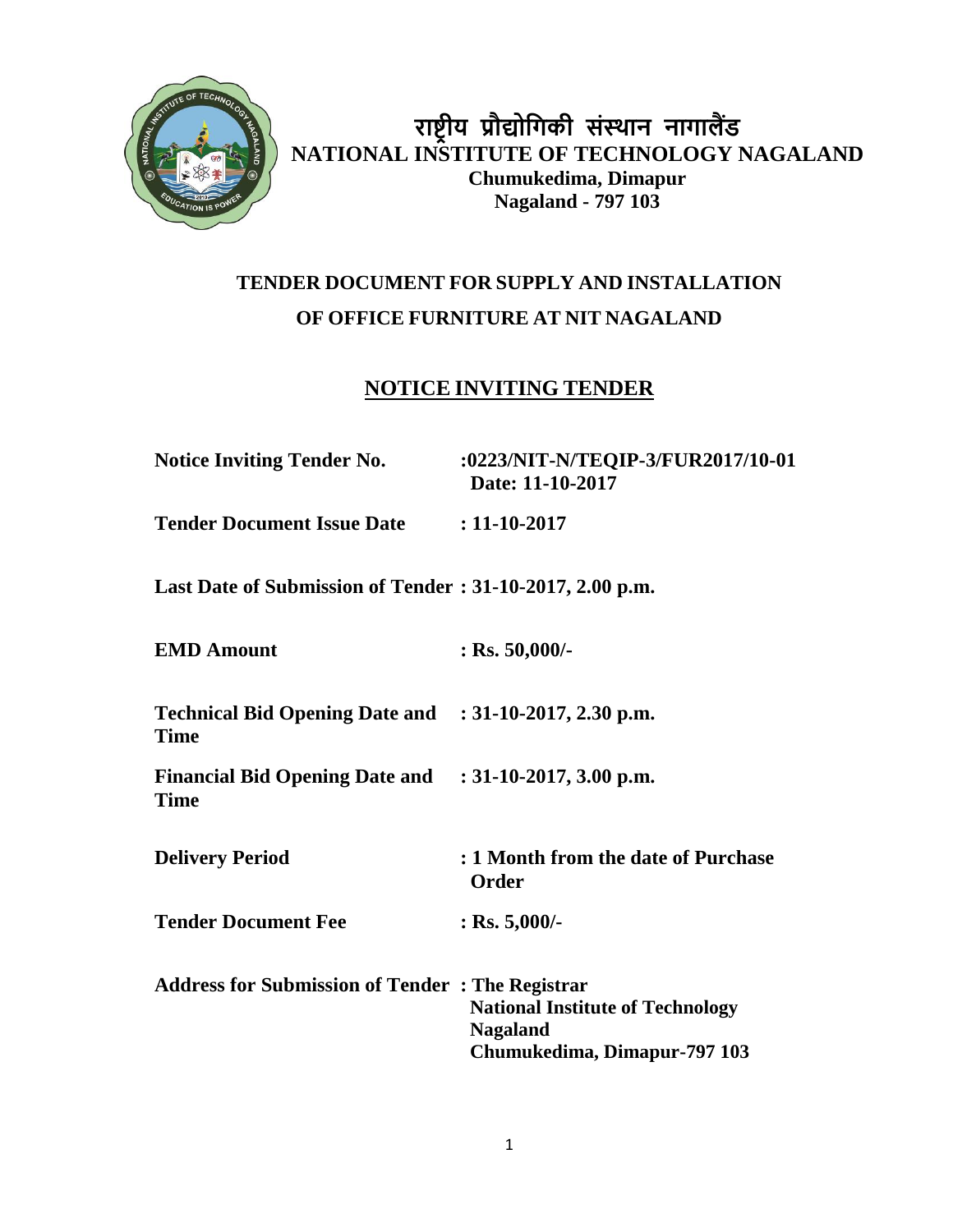# **NATIONAL INSTITUTE OF TECHNOLOGY NAGALAND Chumukedima, Dimapur – 797 103.**

#### **NOTICE INVITING TENDER**

#### **No. 0223/NIT-N/TEQIP-3/FUR2017/10-01 Date: 11-10-2017**

National Institute of Technology Nagaland is one of the newly established Institutes by MHRD under the NIT Act 2007 to impart technical education and to promote research activities in the North East region. It is proposed to furnish the New Hostels with the state-of-art facilities.

Sealed Quotations under two cover system (1. Technical, 2. Financial) are invited from the reputed Manufacturers / Dealers / Registered Suppliers for Supply of furniture at NIT Nagaland as per the specifications, terms and conditions given in the Annexure-I, so as to reach the office of the Registrar on or before the scheduled date and time. Detailed tender document can be downloaded from the Institute Website at URL [http://www.nitnagaland.ac.in](http://www.nitnagaland.ac.in/).

The bidder shall be required to deposit the earnest money (EMD) for an amount of Rs. 50,000/- (Rupees Fifty Thousand only), which is refundable and a tender document fee for an amount of Rs. 5,000/- (Rupees Five Thousand only), which is nonrefundable by way of Demand Draft only. The Demand Draft shall be drawn in favour of "The Director, NIT Nagaland" payable at Chumukedima, Dimapur. **The Demand Drafts for Earnest Money Deposit & Tender Document fee must be enclosed in the envelope containing the technical bid**.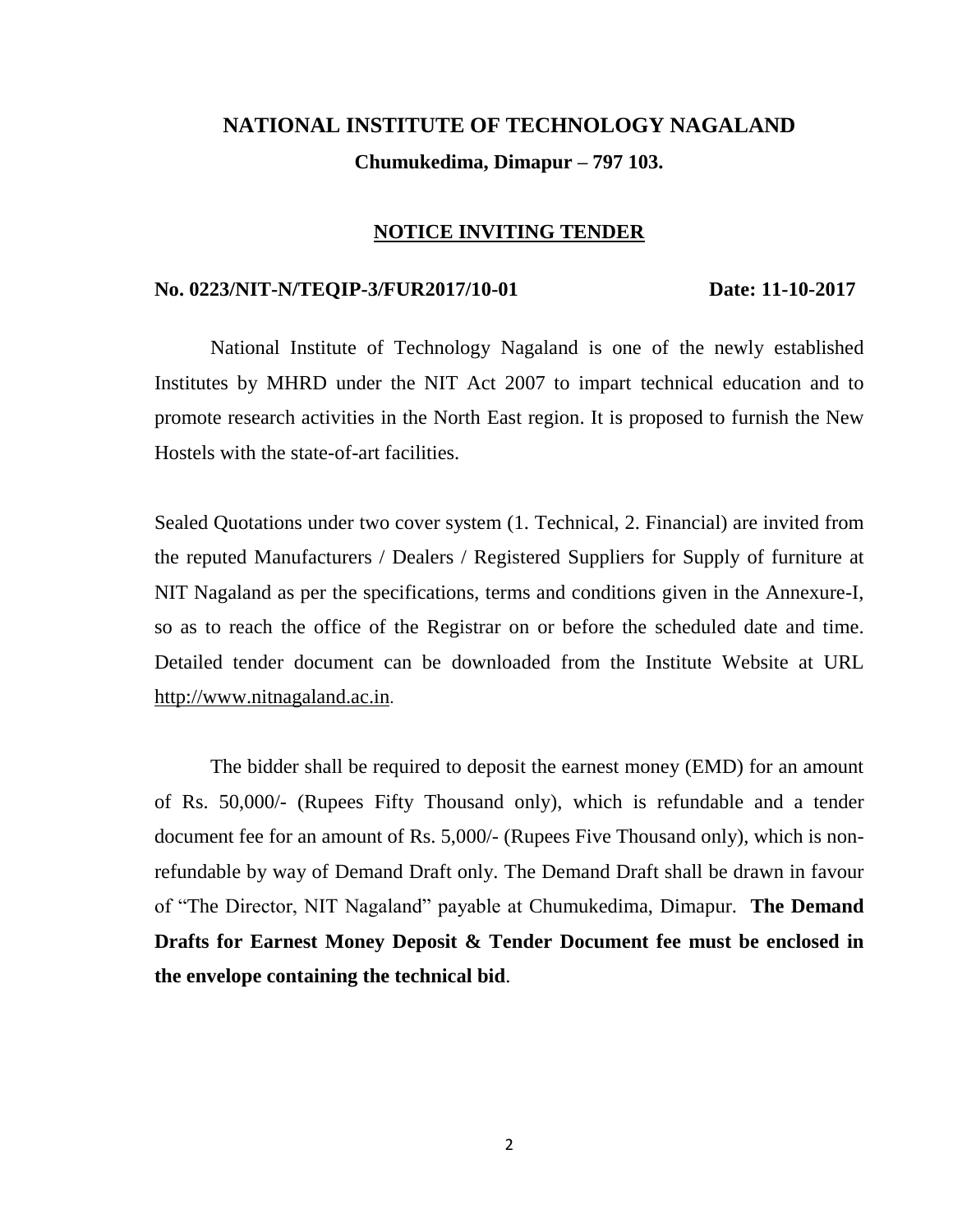The tender document shall be submitted in a sealed envelope bearing the following reference on the top left corner: **0223/NIT-N/TEQIP-3/FUR2017/10-01, latest by 31st October 2017 at 2.00 p.m.** and addressed to:

#### **The Registrar National Institute of Technology Nagaland Chumukedima, Dimapur Nagaland - 797 103**

Bid(s) received beyond the due date of submission will be rejected. No tender document will be entertained by E-mail / FAX. The Institute shall not be responsible for any postal delay about non-receipt / non-delivery of the tender documents.

Technical bid(s) will be opened on 31-10-2017 at 2.30 p.m. in the Conference Hall, Administrative Block of the Institute in the presence of the bidder(s) or their authorized representative(s) who are present at the scheduled time. The Financial bid(s) of the technically qualified bidder(s) will be opened on 31-10-2017 at 3.00 p.m.

In the event of the due date of receipt and opening of the tender being holiday/declared as holiday for the Institute, then due date of receipt / opening of the tender will be the next working day at the same time.

The tender document duly signed and stamped on each page shall be submitted in original with the Technical bid as a proof to confirm the acceptance of the entire terms and conditions of tender. Any amendment and / or addition made to the tender are not permissible after opening of the tender. Incomplete tenders will be rejected.

The Institute reserves the right to reject any or all tenders, wholly or partly or close the tender at any stage prior to award of contract without assigning any reason whatsoever.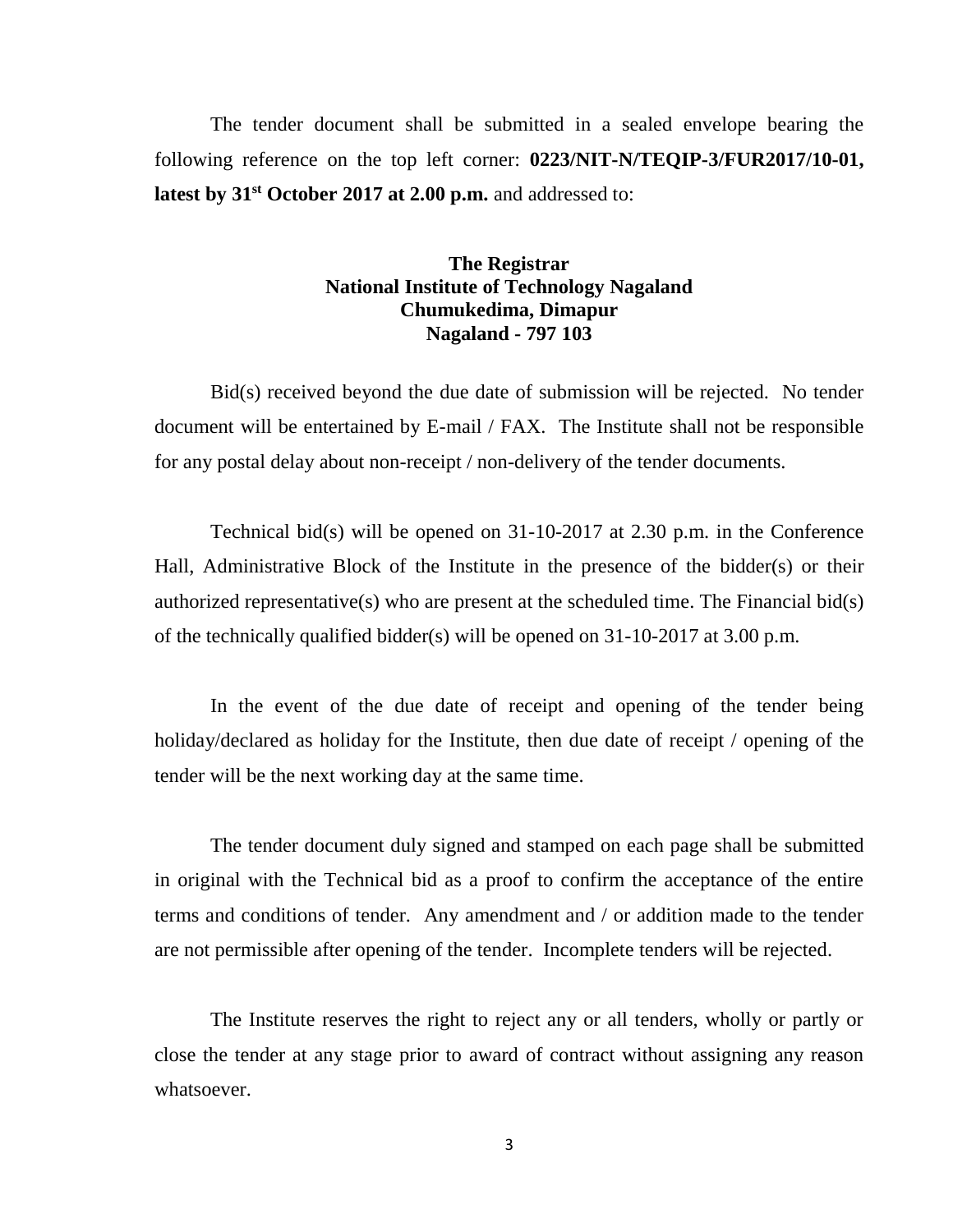## **ESSENTIAL QUALIFICATIONS FOR SUPPLY OF FURNITURE**

- 1. The bidder(s) should have carried out atleast five similar works within last 5 years and out of which, three works should be within in last three years of value of Rupees 10.00 Lakhs or Higher in any Central or State Government Institution/ Research Institute or Institute of National Repute.
- 2. The bidder should produce back up documents like purchase orders, work completion certificates for the above mentioned work.
- 3. The bidder should furnish the certificate of GST registration, PAN, and IT Returns of last three years.
- 4. The bidder should be the OEM of Furniture / Furniture manufacturer/authorised dealer of Furniture. In case of authorised dealer, the firm should have the registration/dealership with the OEM/Manufacturer for the state of Nagaland/Northeast state for the last 10 years. Dealership certificate from the manufacturer should be produced.
- 5. Average Annual Turn Over for Supply/Sale of Furniture for the last 3 years should be at least Rs.50 lakhs. The bidder should produce Audited statement of accounts for the last 3 years.
- 6. The bidder should provide the authorised certificate from the OEM/Manufacturer for the providing the same furniture's as per the specification mentioned in the Annexure-I.
- 7. The bidder should attach the OEM/Manufacturer Catalogue specifying the exact technical specification of the items as per the tendered notice (Annexure-I).
- 8. The manufacture should have latest ISO standards Certification.
- 9. The manufacturer / dealer should assure and submit self certificate for availability and supply of spares for next 3 years for the materials to be supplied.

**Note: All the supporting documents should be attached with the Technical Bid, without which the tender will be rejected. The bidder need to bring the above original documents at the time of technical opening for the verification.**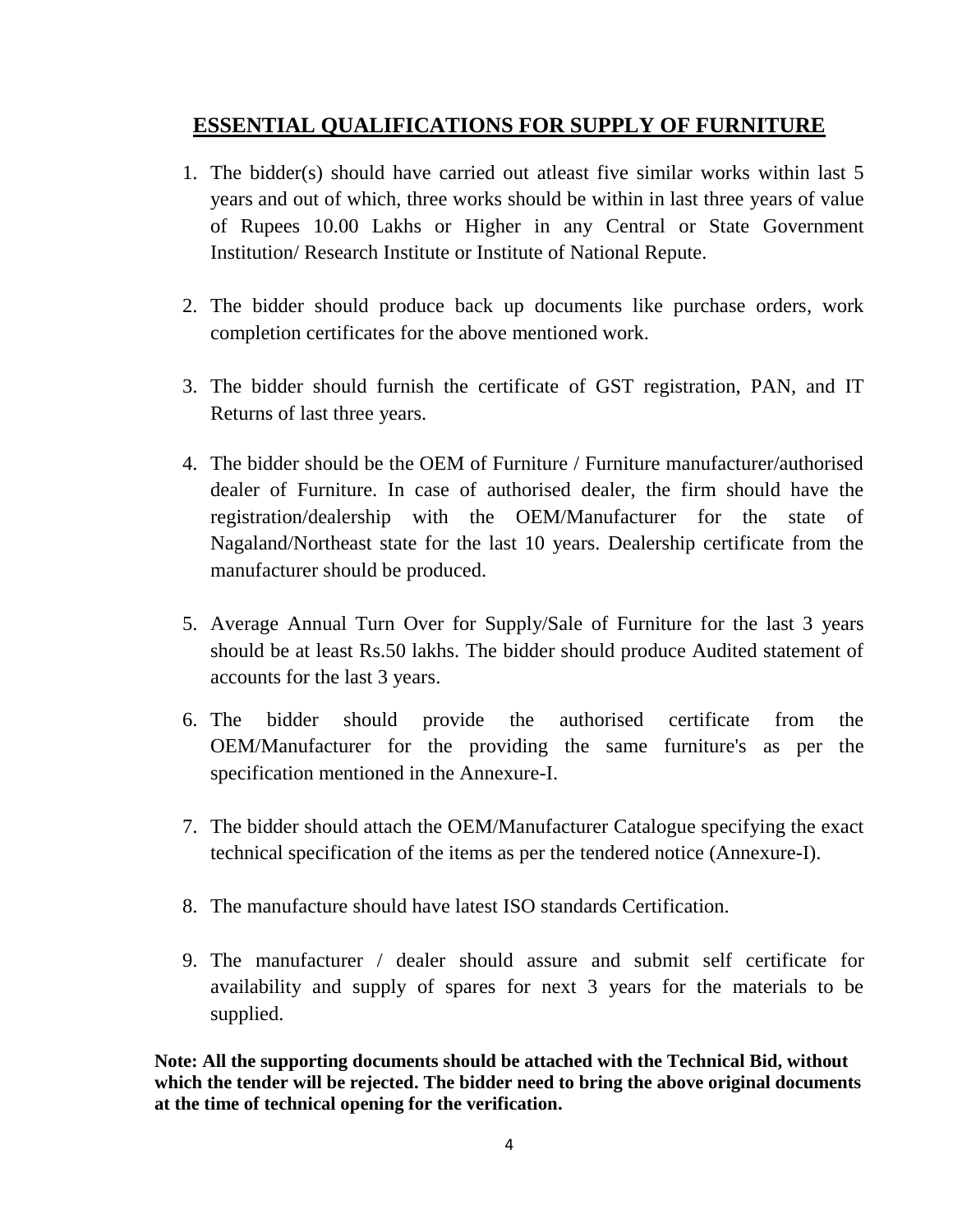#### **INSTRUCTIONS TO BIDDER**

Tender should be submitted in two covers, Cover–I (Technical Bid) and Cover-II (Financial Bid). Envelopes of technical bid and financial bid should be individually sealed and then placed in a common outer cover which shall also be sealed and super scribed with the tender reference no. and due date of submission.

# **Cover-I: Technical Bid (Cover I should be superscribed as Technical Bid and indicating the Tender Reference No.)**

- 1. The bidder shall be required to deposit the earnest money (EMD) for an amount Rs. 50,000/- (Rupees Fifty Thousand only), which is refundable and a tender document fee for an amount of Rs. 5,000/- (Rupees Five Thousand only), which is non-refundable by way of Demand Draft only. The Demand Draft shall be drawn in favour of "The Director, NIT Nagaland" payable at Chumukedima, Dimapur. **The Demand Drafts for Earnest Money Deposit & Tender Document fee must be enclosed in the envelope containing the technical bid**.
- 2. Any technical bid without the Demand Drafts of Earnest Money Deposit and tender fee is liable to be rejected. The Institute is not responsible to pay any interest on such amount. Earnest Money Deposit shall be forfeited, if the tenderer withdraws its bid during the period of tender validity.
- 3. The Earnest Money Deposit of the successful bidder shall be refunded after the completion of contract/order. For unsuccessful bidder(s) it will be refunded after award of the contract.
- 4. The organization should furnish the certificate of GST, Income Tax returns, PAN, CST, VAT and TIN number.
- 5. Bid must be quoted with **Three years on-site warranty** and it will be started from the date of the satisfactory supply of furniture at NIT Nagaland.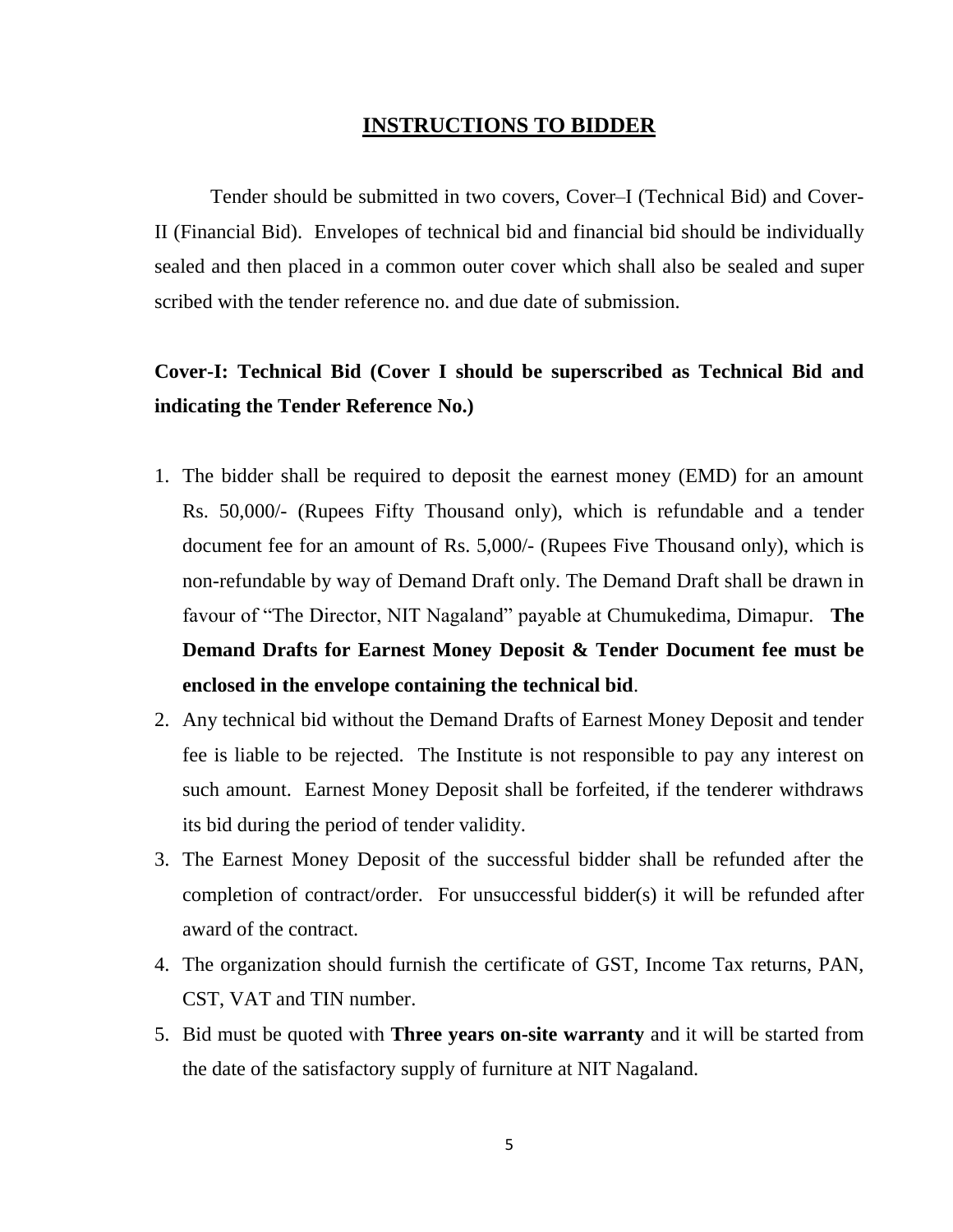- 6. The rate quoted should be valid for a minimum period of 90 days. No claim for escalation of the rate will be considered after opening the tender.
- 7. The Institute reserves the right to accept in part or in full any quotation(s) or reject any or more quotation(s) without assigning any reason or to cancel the tendering process and reject all quotation(s) at any time prior to award of contract, without incurring any liability, whatsoever to the affected bidder or bidder(s).
- 8. The furniture should be delivered and installed within 1(one) month of time from the date of issue of the purchase order.
- 9. The safe delivery shall be the sole responsibility of the supplier.
- 10. A prospective bidder requiring any clarification of the tender document may communicate to The Registrar, NIT Nagaland.
- 11. At any time prior to the last date of receipt of bids, Institute may for any reason, whether at its own initiative or in response to a clarification requested by prospective bidder, modify the tender document by an amendment.
- 12.The item to be used is strictly adhering to the specification and subject to test by the Institute / concerned authorities. It must be delivered and installed in good condition.
- 13. The Latest ISO standards Certification should be from the year 2016 onwards).

# **Cover–II: Financial Bid (Cover-II should be superscribed as Financial Bid and indicating the Tender Reference No. and shall contain Price only)**

- 1. Financial bid should be enclosed in a separate sealed cover and should be written in the format (Summary Sheet) given in the tender document. Failure to provide price bid in a sealed separate cover will result in invalidation of the offer.
- 2. The bid should be clearly filled or typed and signed in ink legibly giving full address of the bidder. The rate should be quoted both in words and figures. All the pages of the bid should be duly signed by the authorized person affixing the seal.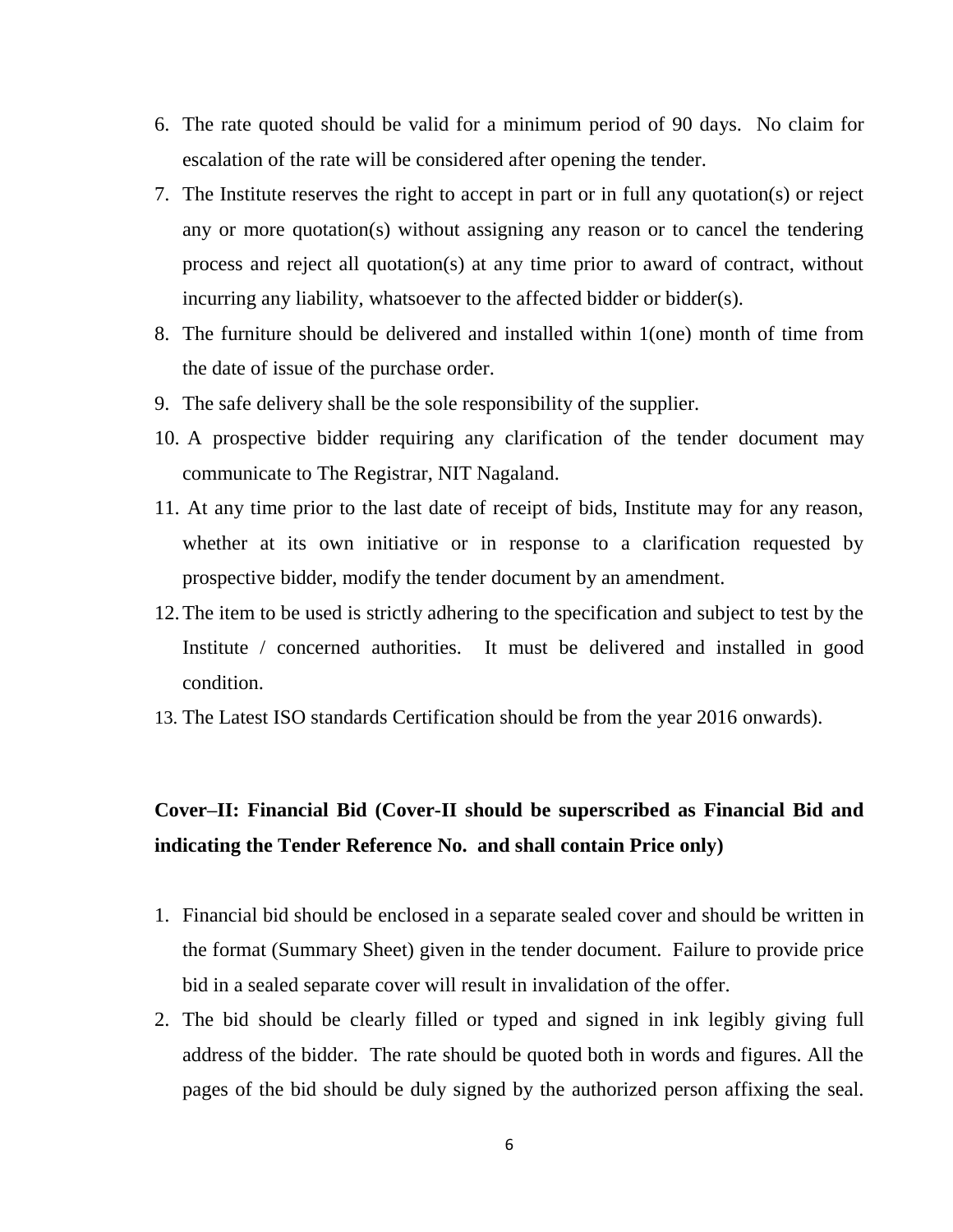All corrections and overwriting should be initialled otherwise the tender shall be invalidated.

- 3. The rates should be quoted in Indian Rupee including all taxes and Freight charges at FOR destination at NIT Nagaland, Chumukedima, Dimapur - 797103 on Door Delivery Basis.
- 4. The rate quoted should be inclusive of commissioning and installation.
- 5. The bidder shall indicate the Excise Duty exemption for the goods if applicable.

**Vendors shall submit the Summary Sheet I appended to the tender, duly filled in and shall be put in the technical bid cover and the Summary Sheet II duly filled in shall be put in the commercial bid cover.**

#### **Payment Terms**

The payment of 60 percent of the order value shall be released after receipt of item(s) in good condition and after inspection of the goods jointly by representative from Bidder & NIT Nagaland. The next payment of 35 percent shall be released after the successful installation and completion of total work.

The balance 5 percent of the total work value will be kept as Performance Security deposit for one year and the same will be returned within 30 days of completion of one year of maintenance Phase from the date of installation and acceptance.

#### **REGISTRAR**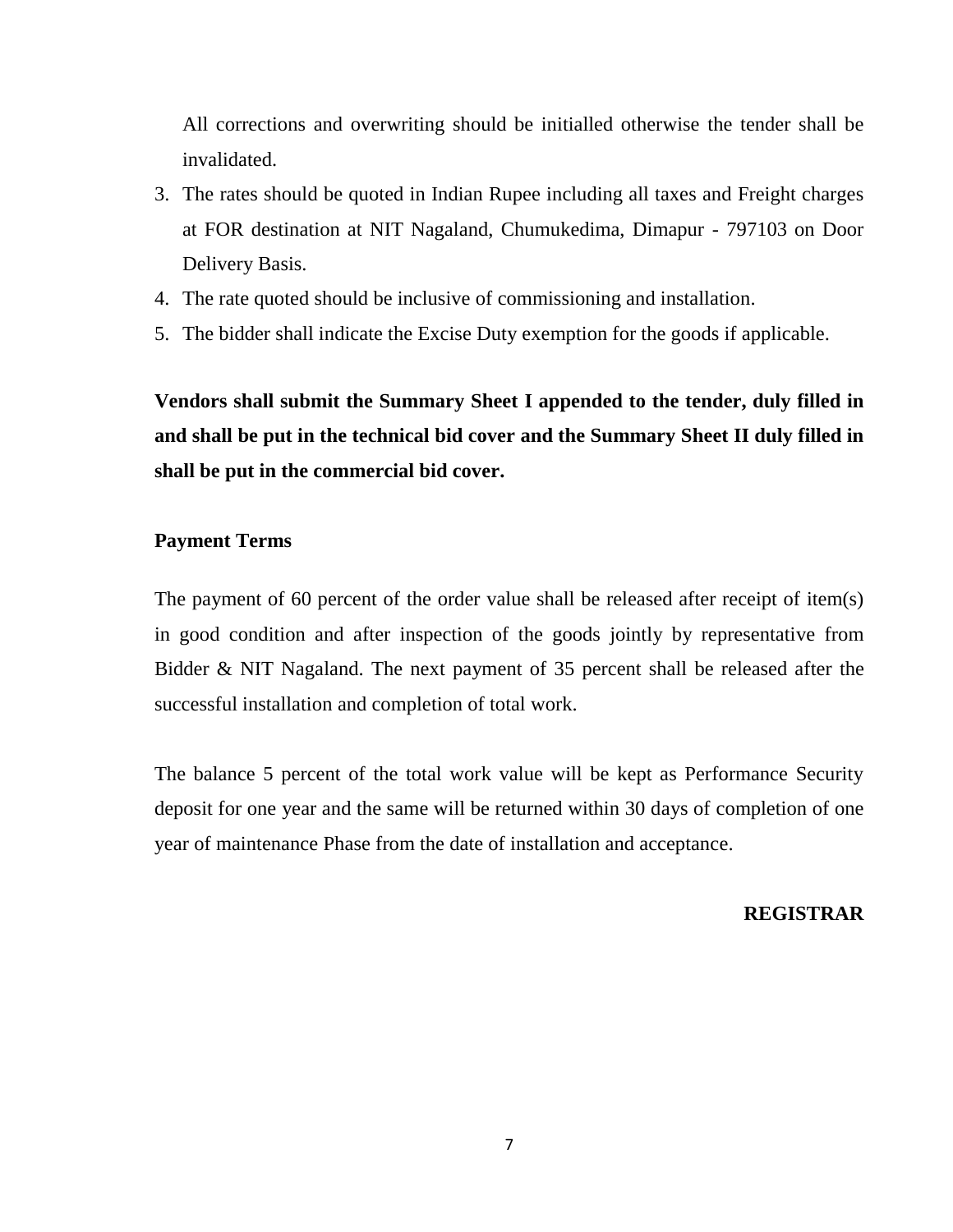## **CONTRACT FORM**

[To be provided by the bidder in the business letter head]

- 1. (Name of the Supplier's Firm) hereby abide to deliver / establish the …………………………………… by the delivery schedule / completion time as mentioned in the tender document for supply of the items if the purchase order is awarded.
- 2. The item will be supplied conforming to the specifications stated in the tender document without any defect and deviations.
- 3. Warranty will be given for the period mentioned in the tender document and service will be rendered to the satisfaction of NIT Nagaland during this period.

| <b>Business Address</b> |  |
|-------------------------|--|
|                         |  |
|                         |  |

Place :

Date:

**Seal of the Bidder's Firm**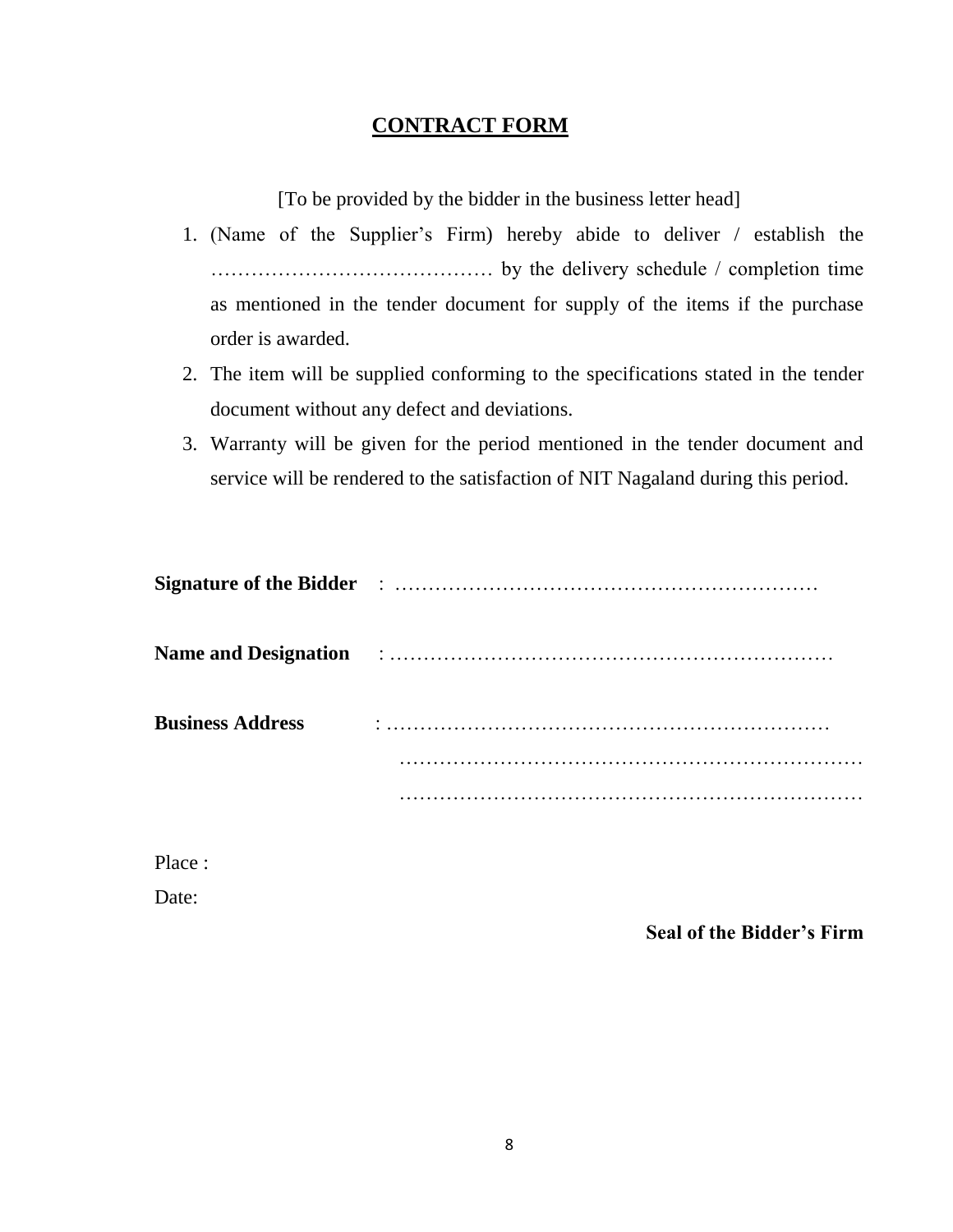# **SUMMARY SHEET I – TECHNICAL BID**

| Sl.<br>N <sub>0</sub> | <b>Furniture Specification -</b><br><b>NIT Nagaland Requirements</b>                      | <b>Vendor</b><br><b>Specification</b> | Compliance<br>(Yes / No) |
|-----------------------|-------------------------------------------------------------------------------------------|---------------------------------------|--------------------------|
| 1.                    | Executive Office Table - Specification as<br>given in Annexure-I (Item No. 1)             |                                       |                          |
| 2.                    | Computer Table - Specification as given in<br>Annexure-I (Item No. 2)                     |                                       |                          |
| 3.                    | Workstation Table - Specification<br>as<br>given in Annexure-I (Item No. 3)               |                                       |                          |
| 4.                    | Staff Chair - Specification as given in<br>Annexure-I (Item No. 4)                        |                                       |                          |
| 5.                    | Visitor Chair - Specification as given in<br>Annexure-I (Item No. 5)                      |                                       |                          |
| 6.                    | Laboratory Chair (Without arm)<br>Specification as given in Annexure-I<br>(Item No. 6)    |                                       |                          |
| 7.                    | File Rack - Specification as given in<br>Annexure-I (Item No. 7)                          |                                       |                          |
| 8.                    | Bookshelves - Specification as given in<br>Annexure-I (Item No. 8)                        |                                       |                          |
| 9.                    | White Board (Magnetic) 3x4 feet -<br>Specification as given in Annexure-I<br>(Item No. 9) |                                       |                          |

Signature of the Bidder\_\_\_\_\_\_\_\_\_\_\_\_\_\_\_\_\_\_\_\_\_\_\_\_\_\_\_\_\_\_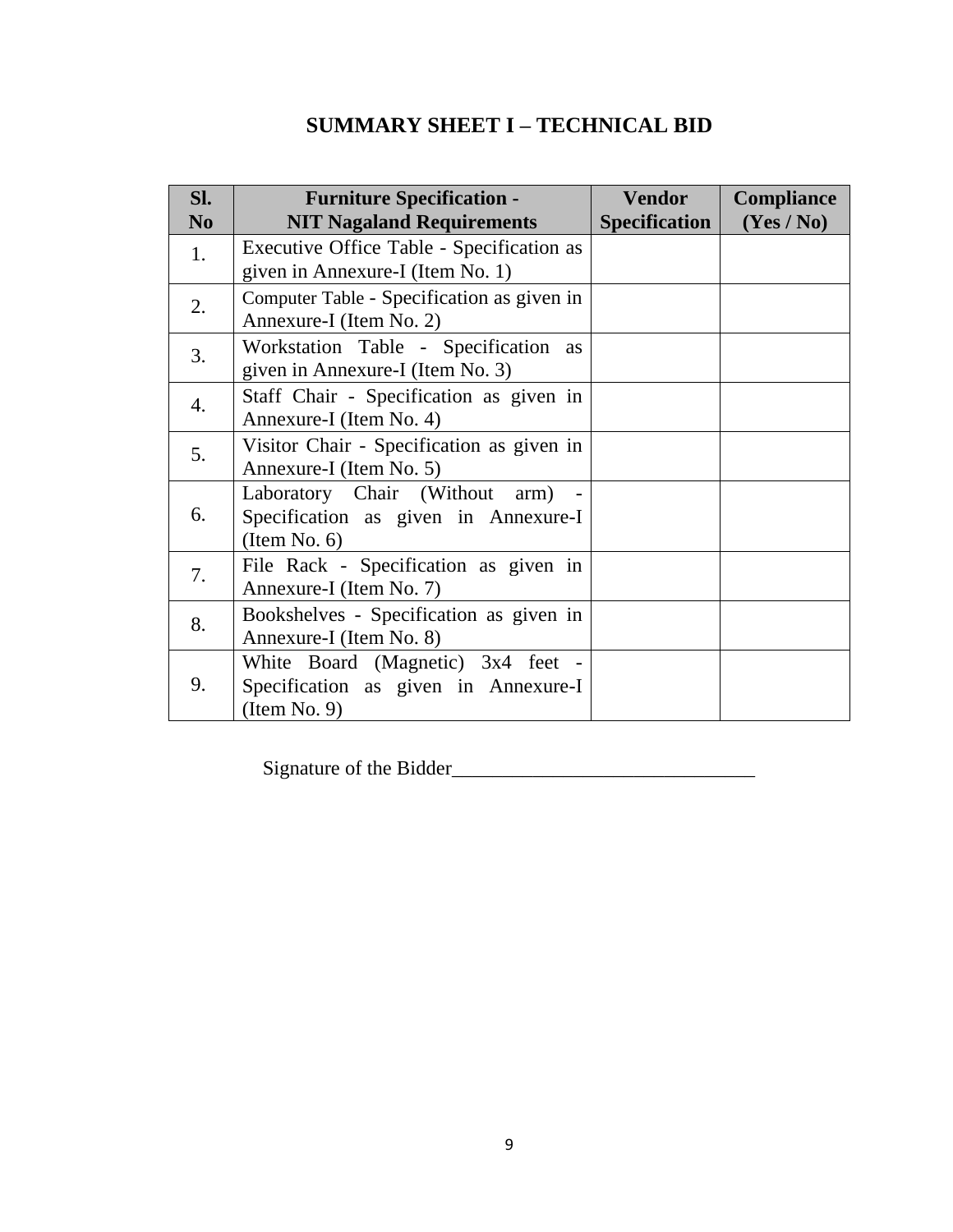## **SUMMARY SHEET II – FINANCIAL BID**

(In separate sealed envelope)

| Sl.<br>No.       | <b>Furniture Specification</b>                                                         | No. of<br><b>Units</b> | <b>Unit Cost</b><br>(Rs.) | <b>Total Cost</b><br>(Rs.) |
|------------------|----------------------------------------------------------------------------------------|------------------------|---------------------------|----------------------------|
| 1.               | Executive Office Table - Specification as given<br>in Annexure-I (Item No. 1)          | 05                     |                           |                            |
| 2.               | Computer Table - Specification as given in<br>Annexure-I (Item No. 2)                  | 10                     |                           |                            |
| 3.               | Workstation Table - Specification as given in<br>Annexure-I (Item No. 3)               | 10                     |                           |                            |
| $\overline{4}$ . | Staff Chair - Specification as given in Annexure-<br>I (Item No. 4)                    | 05                     |                           |                            |
| 5.               | Visitor Chair - Specification as given in<br>Annexure-I (Item No. 5)                   | 50                     |                           |                            |
| 6.               | Laboratory Chair (Without arm) - Specification<br>as given in Annexure-I (Item No. 6)  | 20                     |                           |                            |
| 7.               | File Rack - Specification as given in Annexure-I<br>(Item No. 7)                       | 05                     |                           |                            |
| 8.               | Bookshelves - Specification as given<br>in<br>Annexure-I (Item No. 8)                  | 20                     |                           |                            |
| 9.               | White Board (Magnetic) 3x4 feet - Specification<br>as given in Annexure-I (Item No. 9) | 35                     |                           |                            |
|                  |                                                                                        |                        |                           |                            |

**(\*** Taxes as applicable)

## **Grand Total (in Rs**\_\_\_\_\_\_\_\_\_\_\_\_\_\_\_\_\_\_\_\_\_\_\_\_\_\_\_\_\_\_\_\_\_\_\_\_\_\_\_\_\_\_\_\_\_\_\_\_\_\_\_\_)

 Signature of the Bidder\_\_\_\_\_\_\_\_\_\_\_\_\_\_\_\_\_\_\_\_\_\_\_\_\_ with Seal of the firm

## **Please Note:**

- 1. The bidder has to quote the complete package. Part bidding will be completely rejected.
- 2. L1 will be evaluated based on the Grand Total only.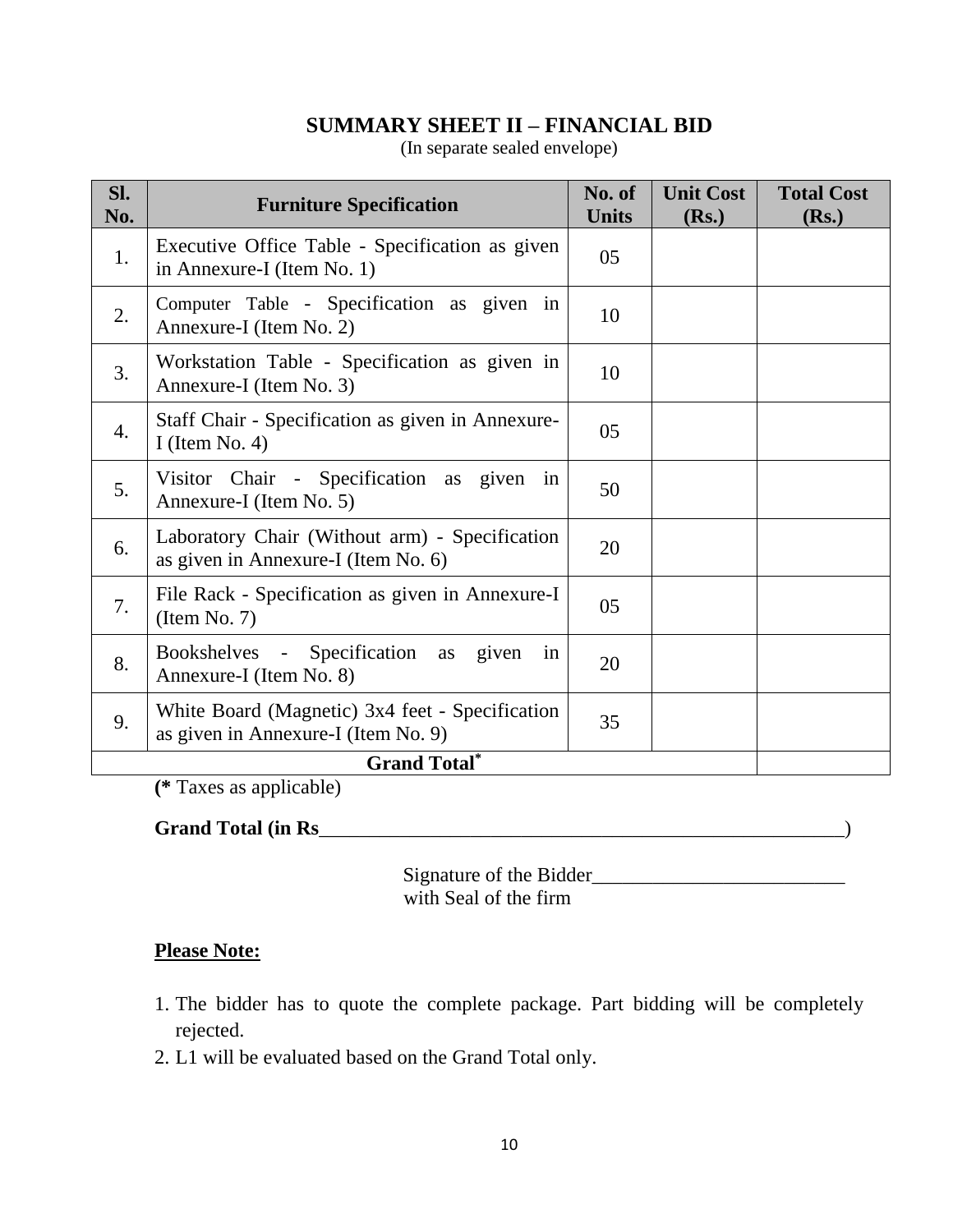## **Annexure-I**

## **SPECIFICATION OF THE OFFICE FURNITURE**

#### **Item No.1 Executive Office Table**

#### **MAIN DESK (2200W x 1190D x 750H)**

#### **Top: Work Surface**:

It should have 2 Layers of 18 mm thick MFC with 3 mm PVC edging, Edging of 2 Colour tone.

#### **Under Structure**: **Side Panels Legs:**

It should be made of MFC covered with 45 mm MDF Profile at Vertical edges. Connected to the top panel by minifix & wooden dowels. Adjustable Stud. Also 2 nos. of 75 diameter epoxy black painted metal leg to enable ERU top panel to slot into it. Adjustable base of leveling available.

#### **Modesty**:

18 mm thick MFC with curved shape. Connected to Top & Side panels with minifix fitting & wooden dowels.

#### **STORAGE: 406 W x 550 D x 640H**

#### **Mobile Pedestal**

- $\triangleright$  should have 4 Drawers with central lock,
- $\triangleright$  Top drawer is pencil tray 280 x 280 mm.
- $\triangleright$  Carcass 18 mm thick MFC and 25 mm thick top panel.
- ➢ Black Metallic handles 128 mm distance. 450mm L runner. Castor of 55 mm diameter x 25mm H Plastic adjustable glide. Connected to Top with metallic support tube size 60mm H x 75 diameters.

#### **ERU: 1380 W x 480D x700 H**

#### **Top: Work Surface:**

18mm thick MFC with 3 mm PVC edging. Edging of 2 colour tone.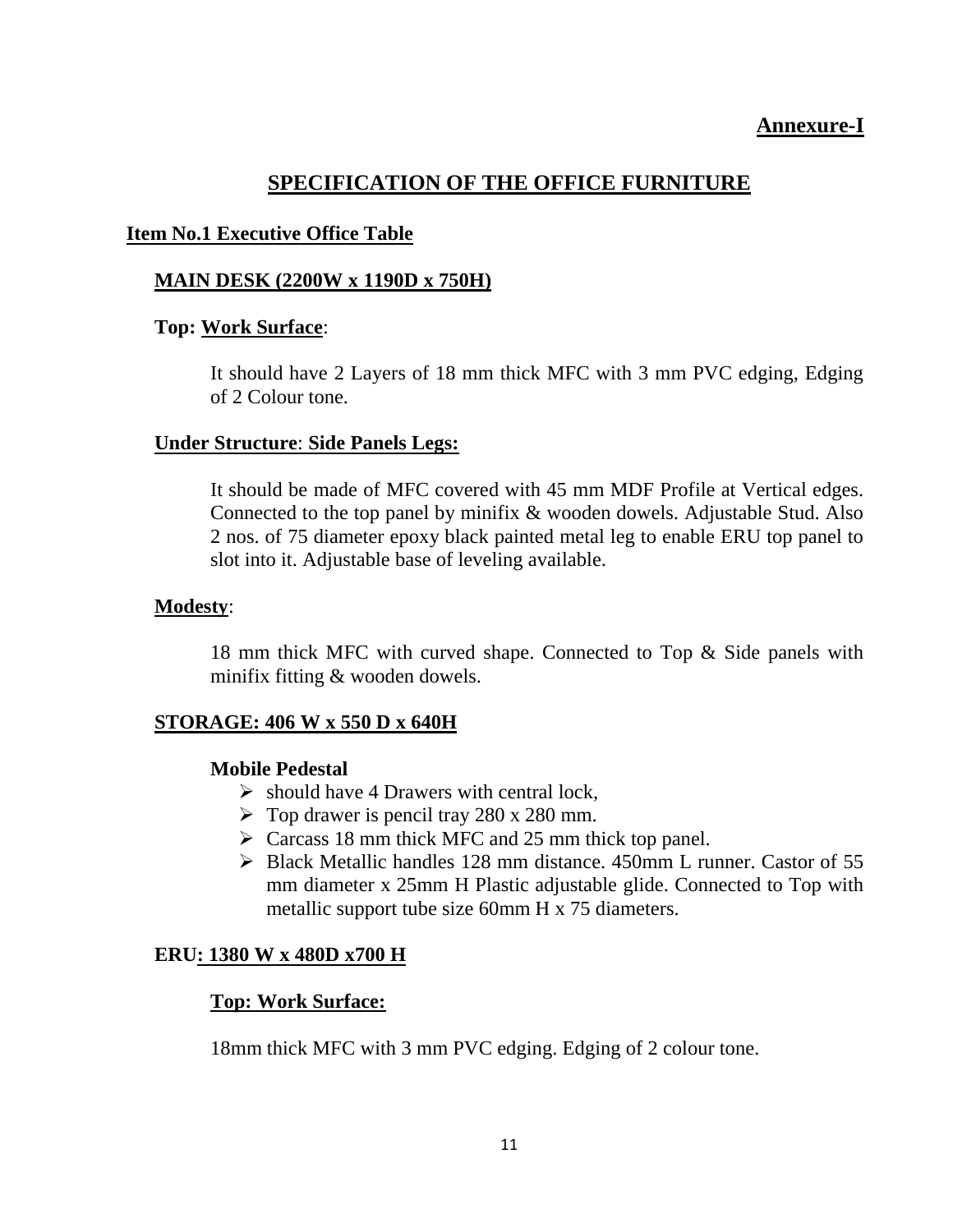## **Storage: Pedestal:**

4 Drawers with central lock, Top drawer is pencil tray 280 x 280 mm. Carcass 18 mm thick MFC and 25 mm thick top panel. Black Metallic handles 128 mm distance. 450mm L runner. 55 mm diameter x 25 mm H Plastic adjustable glide. Connected to Top with metallic support tube of size 60 mm H x 75 diameters.

## **Item No. 2 Computer Table**

## **Dimension: 1015 mm (L) x 600 mm (W) x 865 mm (H)**

#### **Raw materials (Specs of Lamination & thickness ) :**

- 25 mm Prelam Particle Board,
- 15 mm Prelam Particle Board.

## **Metal Parts:**

- BM Slide for Keyboard 350 mm.
- Castor Mounting Plate
- Lock Patti.

#### **Hardware:**

• 900 KD Drum, KD Screw, PVC Inserts, Wooden Dowel, Screw CSK, SS Handle -96.

#### **Item No. 3 Workstation Table**

#### **Poduct Size: 1015 mm (L) x 600 mm (W) x 865 mm (H)**

#### **Raw materials (Specs of Lamination & thickness):**

- 25 mm Prelam Particle Board,
- 15 mm Prelam Particle Board.

#### **Metal Parts:**

- BM Slide for Keyboard 350 mm.
- Castor Mounting Plate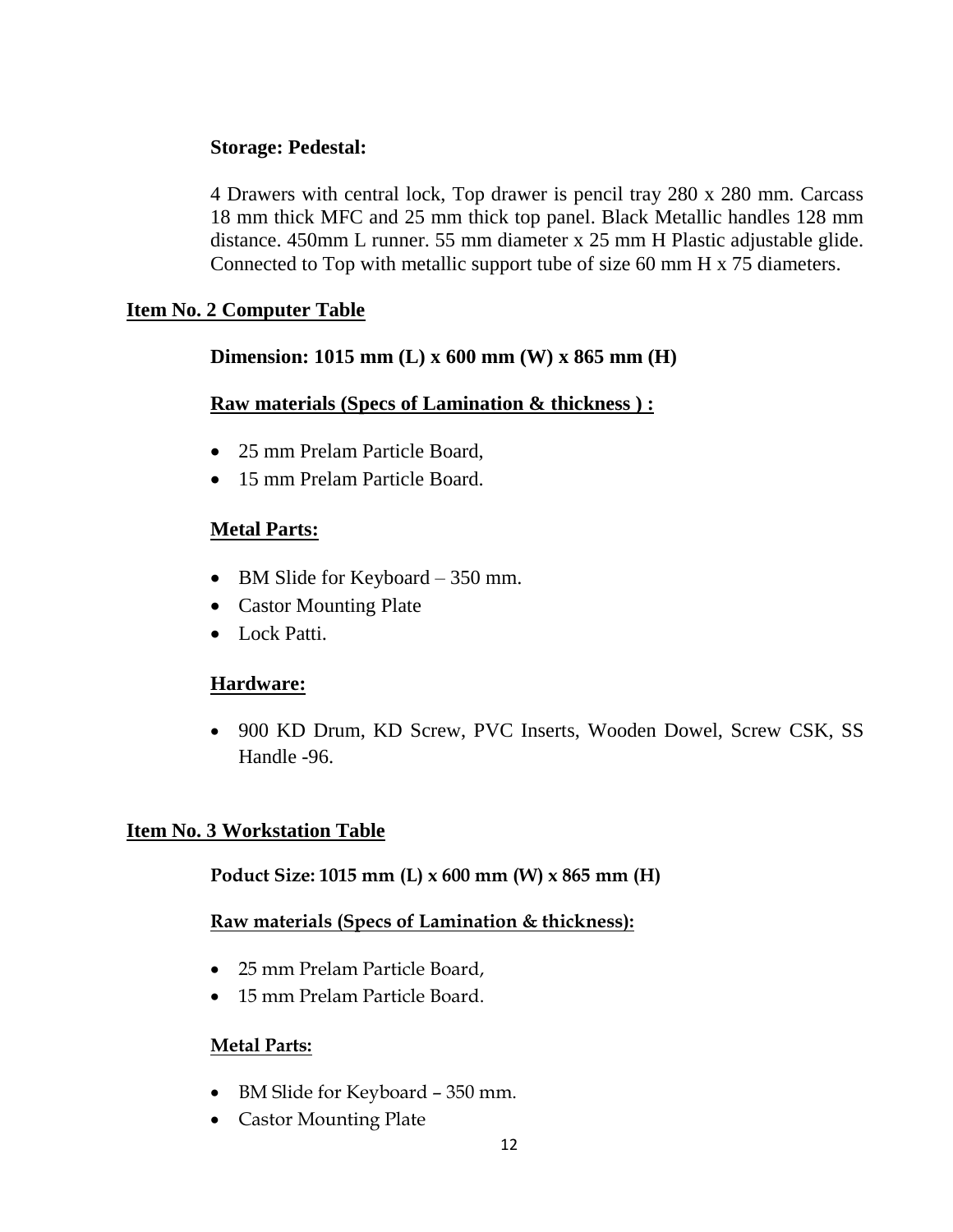- Lock Patti.
- One side of Two Drawers with Locking system. (Cam lock)
- Another side of CPU Storage and adjustable Shelves.
- Castor 4 Nos (Front side castor is Lock and backside castor is unlock).

#### **Hardware:**

• 900 KD Drum, KD Screw, PVC Inserts, Wooden Dowel, Screw CSK, SS Handle -96 of 2.

## **Item No. 4 Staff Chair**

## • **SEAT/BACK ASSEMBLY:**

The seat and back should made up of  $1.2 \pm 0.1$ cm. thick hot-pressed plywood measured as per QA method described in OCP- QLTA – P14-18 and upholstered with fabric upholstery covers and moulded polyurethane foam. The back foam should be designed with contoured lumbar support for extra comfort. The seat should have extra thick foam on front edge to give comfort to popliteal area.

> Seat Size: 47.0 cm (W) x 48.0 cm (D) Back Size: 47.5 cm (W) x 69.5 cm (D)

- **HIGH RESILIENCE (HR) POLYURETHANE FOAM**: The HR Polyurethane foam should be moulded with density  $=45\pm2\text{kg/m}3$  and hardness load  $16\pm2\text{kgf}$  as per IS : 7888 for 25% compression.
- **ARMREST:** The one piece armrests are injection should moulded from black Co- polymer Polypropylene.
- **CENTER TILT SYNCHRO MECHANISM:** The mechanism is designed with 360 revolving type, upright position locking, Tilt tension adjustment, Seat/Back Tilting ratio of 1:3.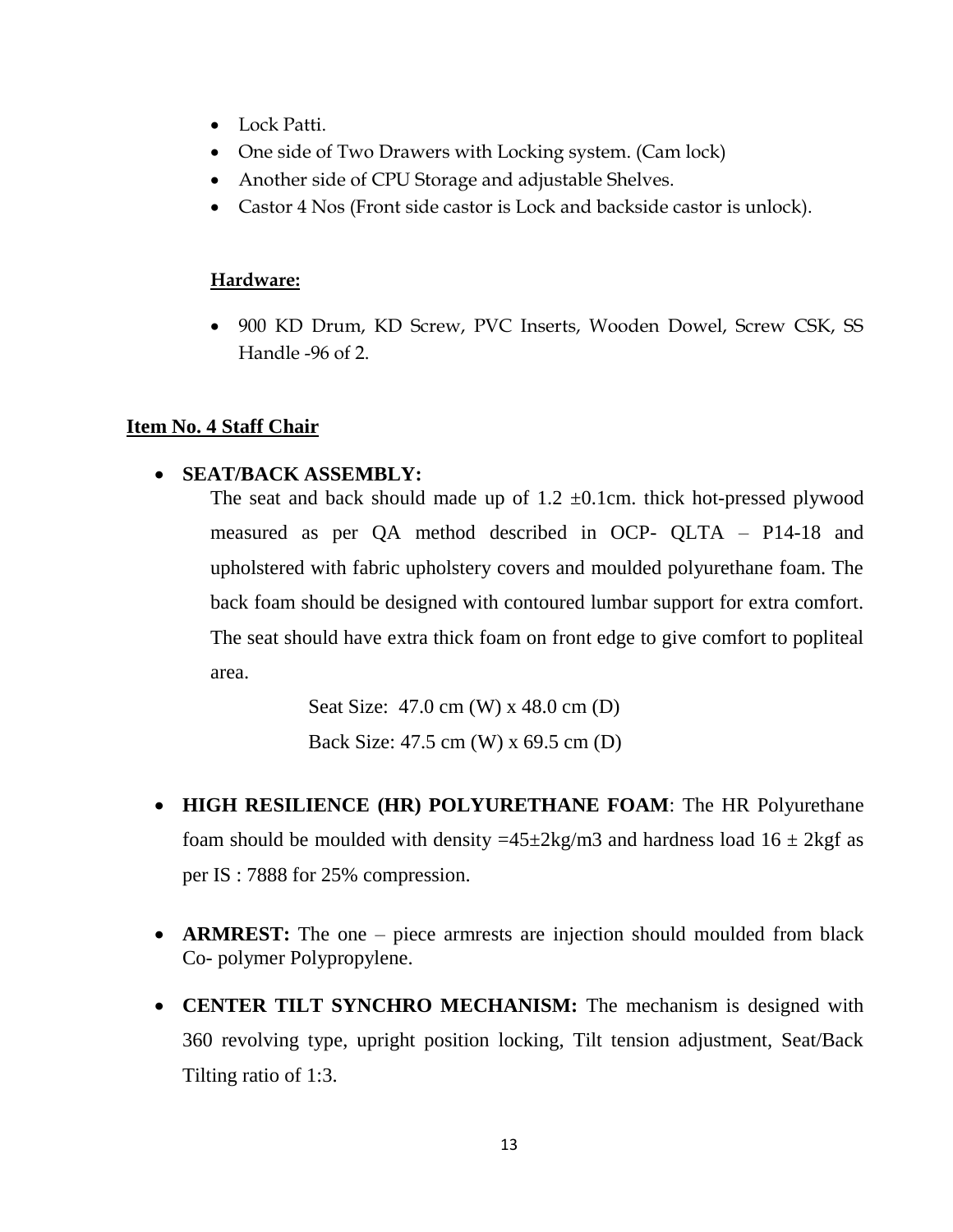- **PNEUMATIC HEIGHT ADJUSTMENT:** The pneumatic height adjustment has an adjustment stroke of 12.0±0.3cm.
- **TELESCOPIC BELLOE ASSEMBLY:** The bellow is 3piece telescopic type and injection moulded in black Polypropylene.
- **PEDESTAL ASSEMBLY:** The pedestal is injection moulded in black 33% glassfilled Nylon -66 and fitted with 5 nos. twin wheel castors. The pedestal is 66.3  $\pm$ 0.5cm, pitch- center dia.  $(76.3 \pm 1.0 \text{cm})$ . with castors).
- **TWIN WHEEL CASTORS:** The twin wheel castors are injection moulded in Black Nylon.

#### **Item No. 5 Visitor Chair**

• **SEAT/BACK ASSEMBLY:** The seat and back are made up of 1.2  $\pm$ 0.1cm. thick hot-pressed plywood measured as per QA method described in OCP- QLTA – P14- 18 and upholstered with fabric upholstery covers and moulded polyurethane foam. The back foam is designed with contoured lumbar support for extra comfort. The seat has extra thick foam on front edge to give comfort to popliteal area.

> Seat Size: 47.0 cm (W) x 48.0 cm (D) Back Size: 47.5 cm (W) x 69.5 cm (D)

- **HIGH RESILIENCE (HR) POLYURETHANE FOAM:** The HR Polyurethane foam is moulded with density  $=45\pm2\text{kg/m}3$  and hardness load  $16\pm2\text{kg}$  as per IS: 7888 for 25% compression.
- **ARMREST:** The one piece armrests are injection moulded from black Copolymer Polypropylene.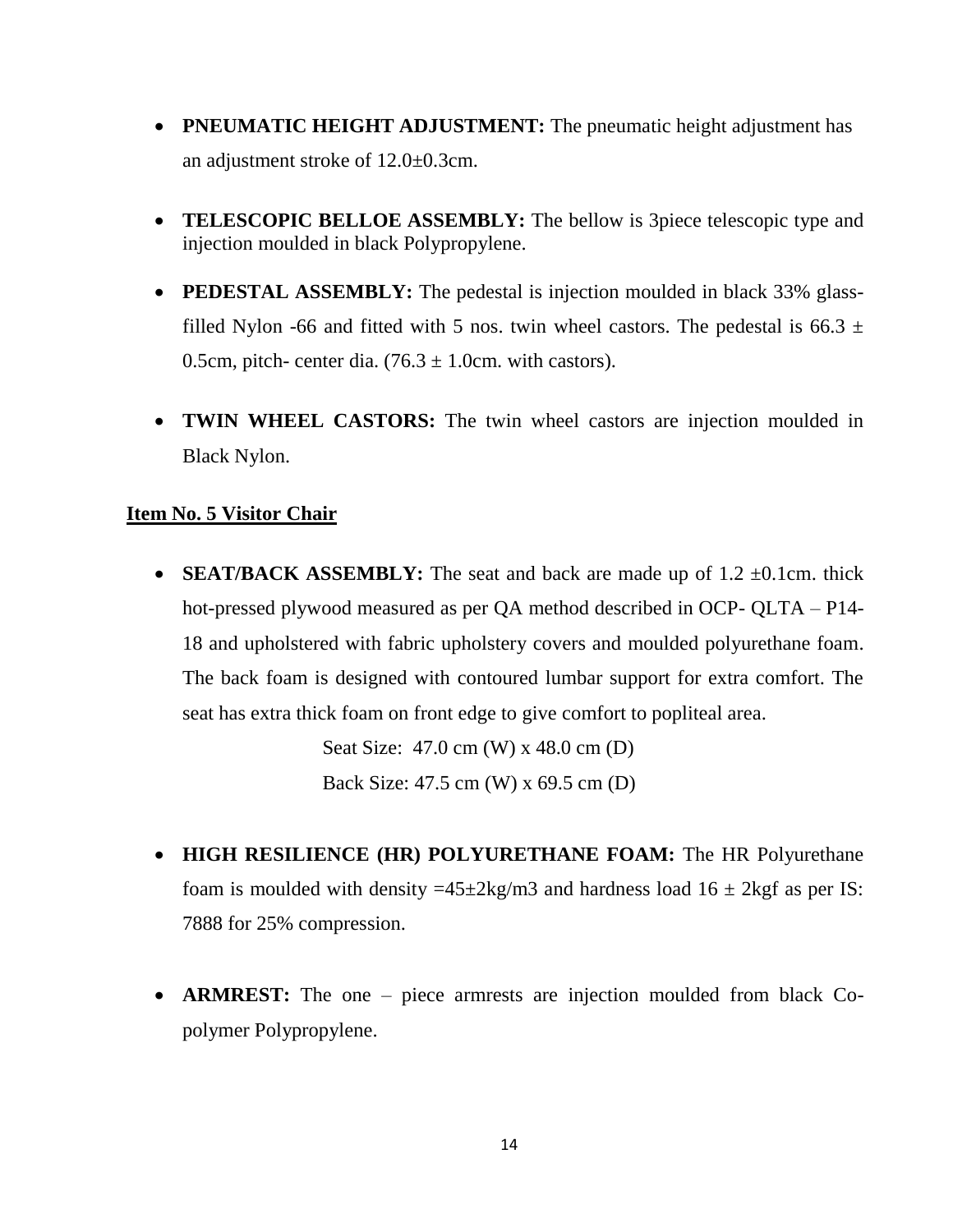- **CENTER TILT SYNCHRO MECHANISM:** The mechanism is designed with 360 revolving type, upright position locking, Tilt tension adjustment, Seat/Back Tilting ratio of 1:3.
- **TUBULAR FRAME:** The powder coated (DFT 40-60 microns) tubular frame is cantilever type & made of  $\emptyset$ 2.54  $\pm$  0.03cm X 0.2  $\pm$ 0.016cm thick. M.S.E.R.W. Tube.
- **PNEUMATIC HEIGHT ADJUSTMENT:** The pneumatic height adjustment has an adjustment stroke of 12.0±0.3cm.
- **TELESCOPIC BELLOE ASSEMBLY:** The bellow is 3piece telescopic type and injection moulded in black Polypropylene.
- **PEDESTAL ASSEMBLY:** The pedestal is injection moulded in black 33% glassfilled Nylon -66 and fitted with 5 nos. twin wheel castors. The pedestal is 66.3  $\pm$ 0.5cm, pitch- center dia.  $(76.3 \pm 1.0 \text{cm})$ . with castors).
- **TWIN WHEEL CASTORS:** The twin wheel castors are injection moulded in Black Nylon.

## **Item No. 6 Laboratory Chair**

• **SEAT / BACK ASSEMBLY:** The seat is made up of  $1.2 \pm 0.1$  cm. thick hot pressed plywood measured as per QA method described in OCP – QLTA – P14-18 and back injection moulded from black Co-polymer Polypropylene are upholstered with fabric and moulded polyurethane foam together with covers. The back foam is designed with contoured limber support for extra comfort.

> 15 Back Size: 39.0cm (W) X 24.0cm (H) Seat Size: 45.5cm (W) X 41.0cm (D)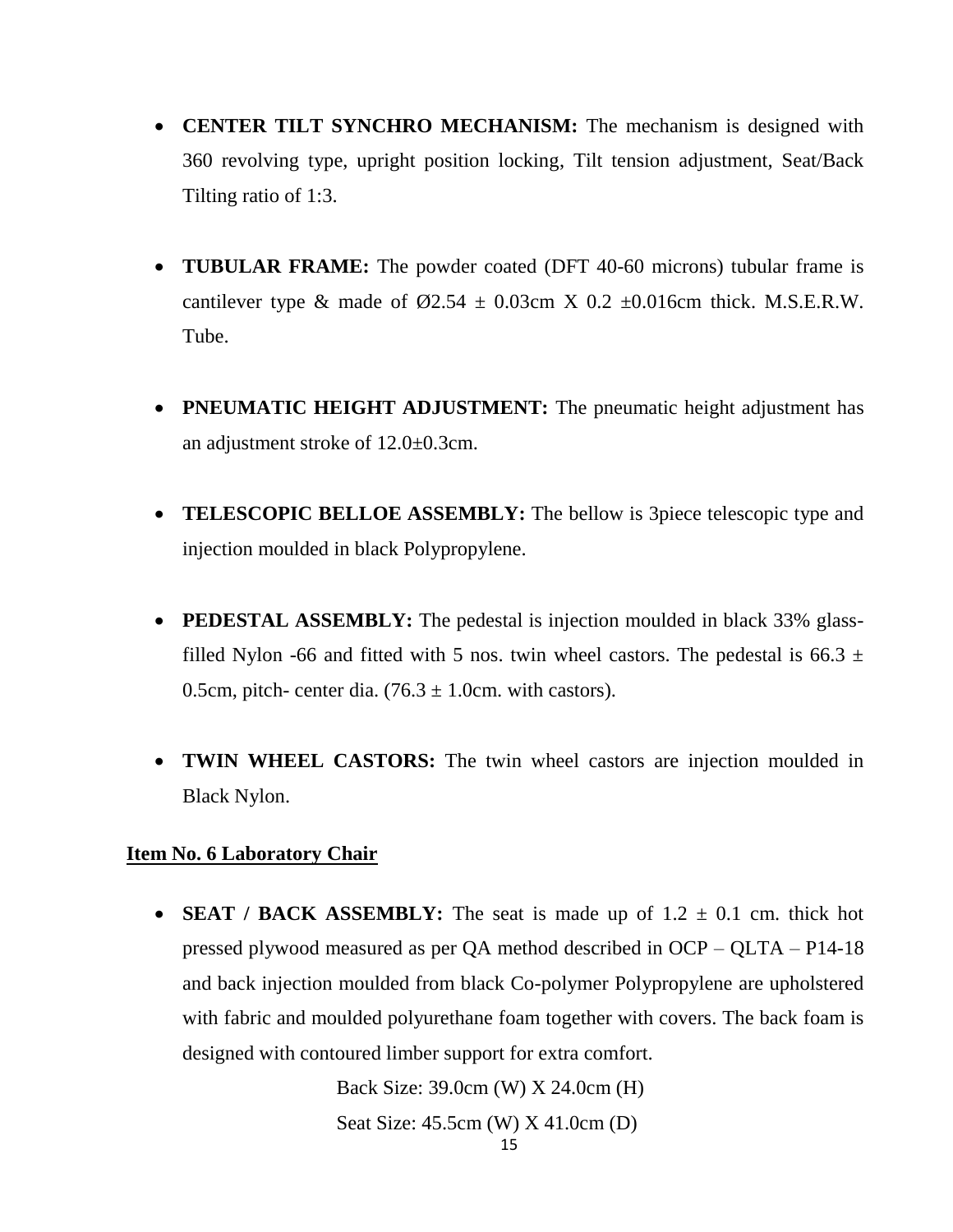- **HIGH RESILIENCE (HR) POLYURETHANE FOAM:** The HR Polyurethane foam is moulded with density  $+ 45 + (-2 \text{kg/m} 3)$  and hardness load  $16 \pm 2 \text{kg}$  as per IS: 7888 for 25% compression.
- **SEAT /BACK COVERS:** The upholstered seat is covered on the underside with black Polypropylene non – woven fabric and the upholstered back is covered with a back cover injection moulded in black Co- polymer Polypropylene.
- **ADJUSTABLE BACK MECHANISM:** The adjustable back mechanism is designed with 360 revolving type, Provision for backrest tube  $(3.5 \pm 0.03 \text{cm x})$ 1.5±0.02cm x 10.16±0.015cm), Back height adjustment 9.0±0.5cm, Infinite locking of back height.
- **PNEUMATIC HEIGHT ADJUSTMENT:** The pneumatic height adjustment has an adjustment stroke of 11.0±0.3cm.
- **PEDESTAL ASSEMBLY:** The pedestal is fabricated from  $0.2 \pm 0.02$ cm thick HR sheet (IS: DD 1079/HR), powder coated (DFT 40-60 microns) and fitted with an injection moulded black Polypropylene hub cap and 5 nos. twin wheel castors. The pedestal is  $55.0 \pm 0.5$ cm, pitch- center dia.  $(65.0 \pm 1.0$ cm. with castors).
- **TWIN WHEEL CASTORS:** The twin wheel castors are injection moulded in Black Nylon.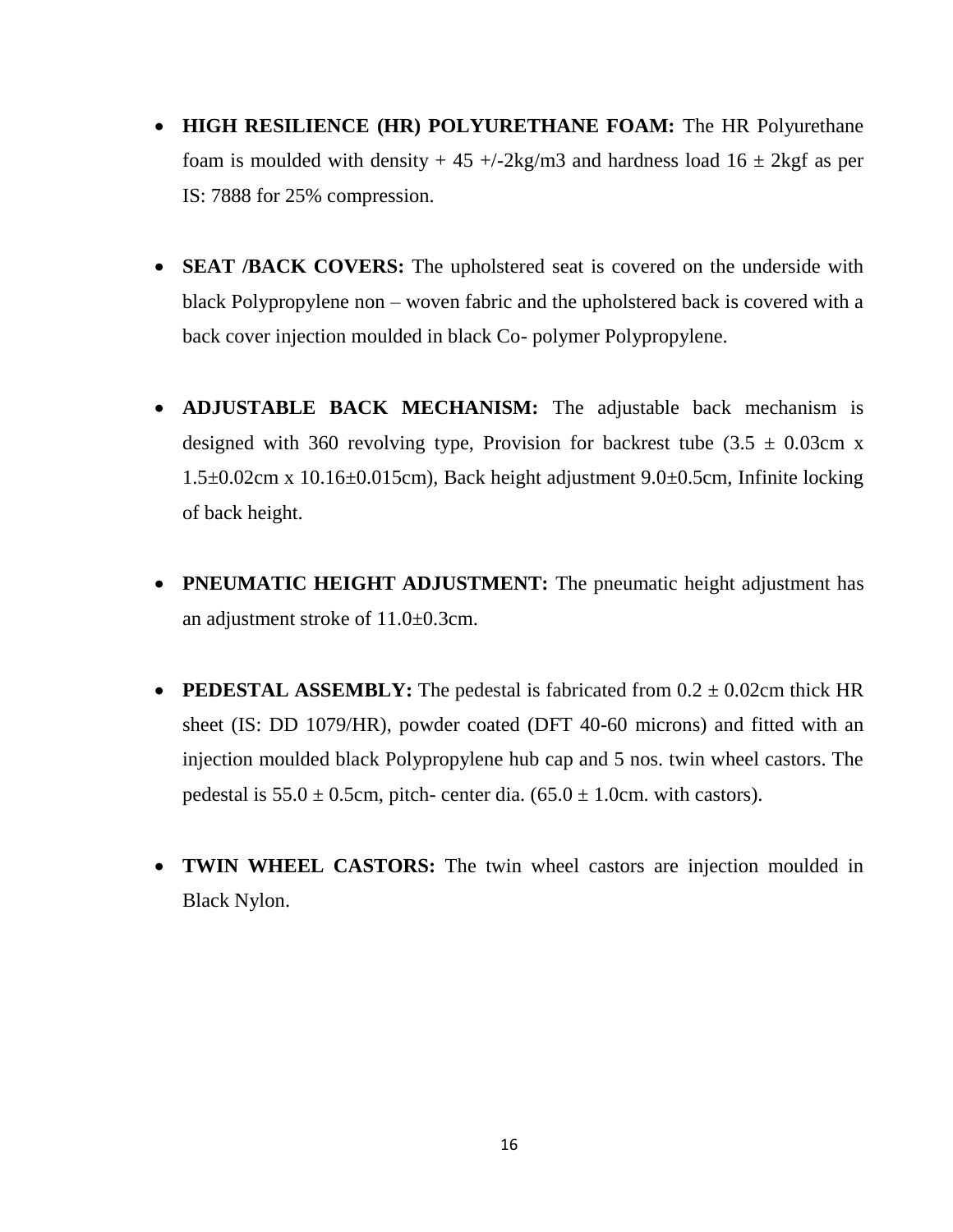#### **Item No. 7 File Rack**

**PRODUCT SIZE:** 4 Drawer Width: 470mm Height: 1320 mm Depth: 620mm

**MATERIAL:** CRCA

0.7mm thick (Top, Side & Drawer Front) 0.6mm thick (Frame, Drawer – Inside Cover, Side Back Side) 0.5mm thick (Back, Bottom, Drawer Bottom)

**DRAWER FRONT:** Easy to grip full length handle recess integrated into Metal Drawer fronts.

**DRAWER SIZE & FILE TYPE:** For hanging Ezee/Visa files (Foolscap) from front to back No. of 20mm thick file which can be hanged in above way per drawer is 28.

#### **LOCKING & ANTI-TIPPING**

**ARRANGEMENT:** Centralized locking with 10 Lever Cam lock & having antitipping arrangement to ensure that when one drawer is opened foe use, it does not allow other drawers to be opened.

**SLIDE:** High quality precision ball slide. Drawer load: 40Kg. UDL for 75,000 cycles (BS).

**TRIANGULAR PLATE:** Plain Triangular plate pop riveted at the bottom corners for rigidity.

**FINISH:** Epoxy Polyester Powder coated to the thickness of 50 microns (+/-10).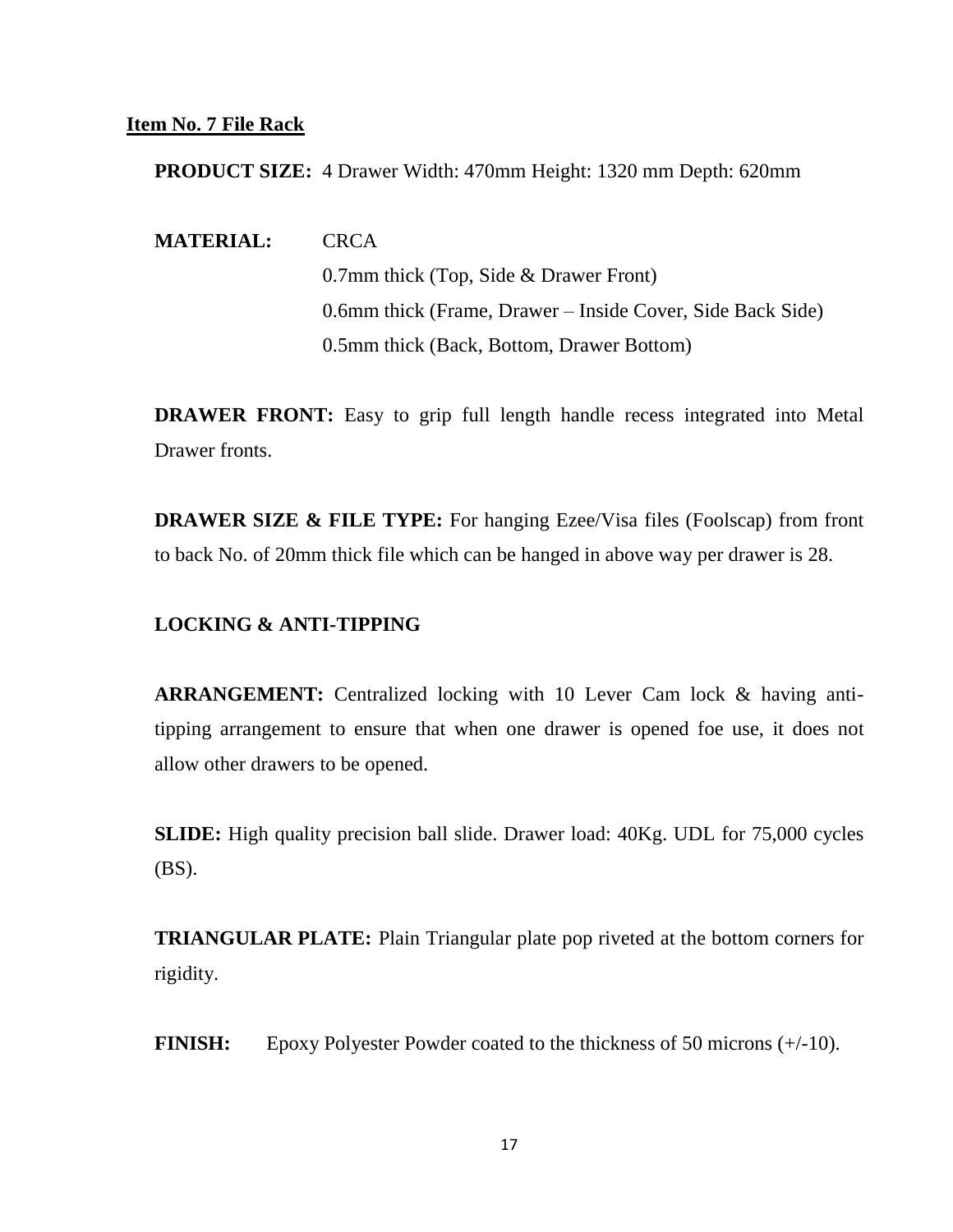#### **Item No. 8 Bookshelves**

• Product Size:  $914 \text{ mm}$  (W) x 320 mm (D) x 1742 mm (H)

## **Construction & Materials:**

- $\triangleright$  Rigid Knock down construction.
- $\triangleright$  Top, side, back made out of 0.7mm thick CRCA stell & stiff, frame, bottom, shelves made out of 0.8mm thick CRCA steel confirming to IS-513, Gr. D.

## **Door Features /Locking**:

- ➢ Each Door has Cam Lock with Common Keys.
- ➢ Each Door has 4 mm thick transparent toughened glass for clear inside vision secured in a metal Frame through rubber gasket.
- ➢ Each door has a Scissor mechanism for receding inside the top of respective compartment & ensures parallel & smooth movement.
- $\triangleright$  Each door has Plastic side end caps as Handle which is easy to grip.

## **Shelves:**

- $\triangleright$  Each compartment has storage shelf.
- ➢ Uniformly Distributed Load Capacity per each shelf is 80 Kg Maximum.

## **Top Panel:**

- ➢ 4 Door has Metal Top Panel
- ➢ PVC lipping or 25 mm thick PPB with post formed Laminate top with PVC Lipping.

## **Finish:**

 $\triangleright$  Epoxy Polyester Powder Coated to the thickness of 50 microns ( $+$ / 10).